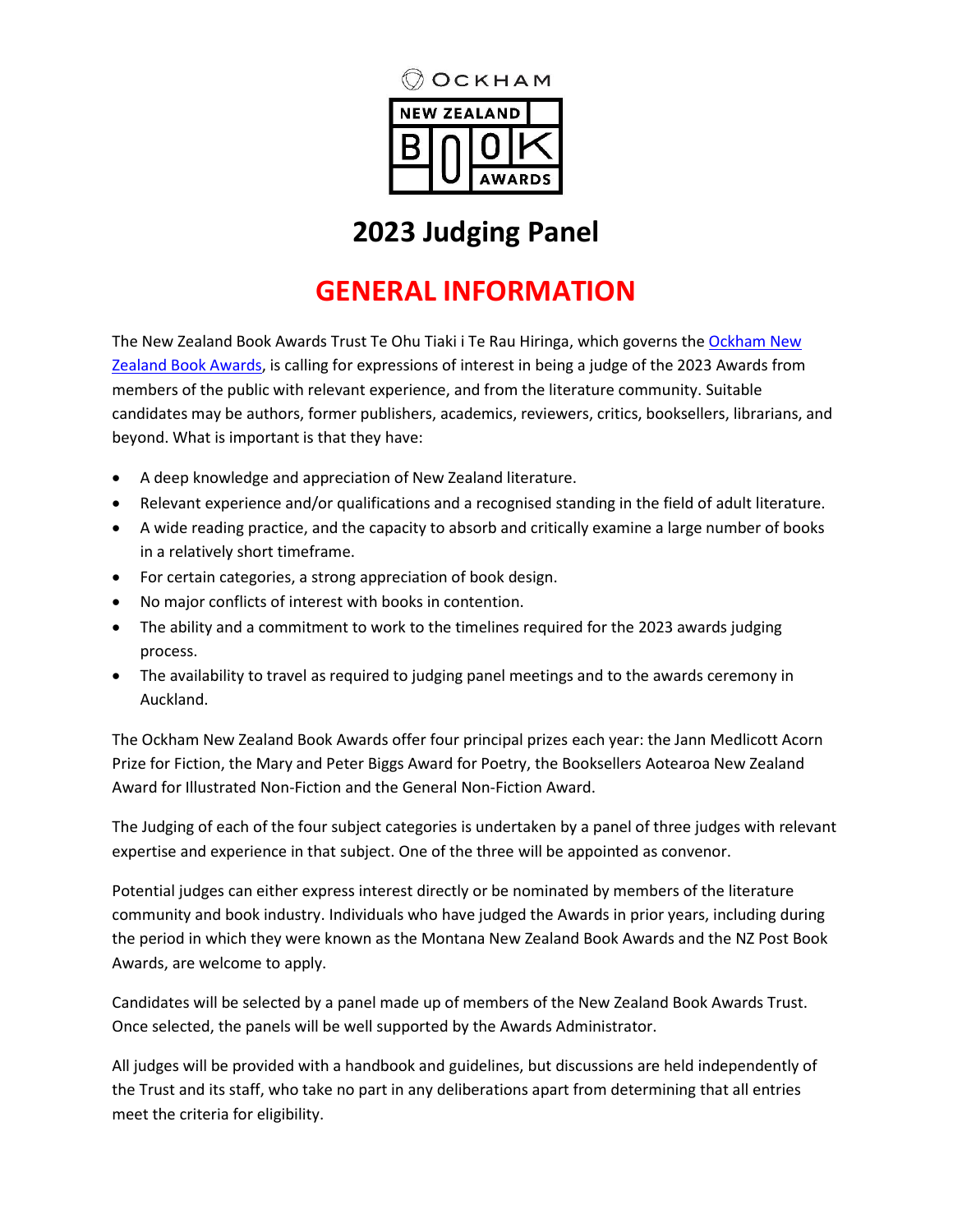The panel members are required to read all entries in their respective categories and select a longlist of up to 10 books and then a shortlist of four, from which the category winner is decided. Judges also select the book of a debut author in each category to receive a Crystal Arts Trust Best First Book Award. The Fiction panel is joined at the shortlist stage by an international judge.

### **Role of the Judging Panels**

Each three-person judging panel has responsibility for:

- Working with the Awards Administrator to meet all judging deadlines.
- Making the final selection of category award longlist and shortlist finalists, and then the category winner (in the case of the fiction panel, with the input of an international judge).
- Making the final selection of winners for the Best First Book awards.
- Contributing to the written overviews for the Awards booklet and website, and category winner citations for Awards night and the website (see below).
- Attending the Awards ceremony.
- Providing written feedback via the convenor to the Awards Administrator about their experience of the judging process, and reflections on points for improvement.

### **Role of the Convenors of Judges**

The convenor of each three-person judging panel has responsibility for:

- Establishing meeting times/venues with their fellow judges and actively working to meet the various judging deadlines.
- Actively guiding the judging process.
- Alerting the Awards Administrator if assistance is required from a te Reo Māori advisor to assess bilingual books (written in English and Māori)
- Liaising with the Awards Administrator and Publicist on administration and public relations questions.
- Providing media statements and doing interviews as required.
- Co-ordinating the writing of an 80-word overview of each title for the Awards finalists' booklet and Awards website.
- Co-ordinating the writing of an 80-word overarching comment on the category finalists for media release.
- Writing the 120-word citation (with input from fellow judges) for each category winner, and an 80-word citation for Best First Book winner to be read out during the awards ceremony; and editing those citations as required for the website.
- Delivering the judges' view and decision on stage at the Awards ceremony.
- Providing a comprehensive written report to the Awards Administrator on behalf of their panel about their experience of the judging process, and reflections on points for improvement.

#### **Role of Awards Administrator**

It is the Awards Administrator's role to support and assist the judges in the judging process and to ensure deadlines for the judging process are met. While the Awards Administrator may attend judging meetings and brief the judges, they have no involvement in the judging decisions. Judges may call for advice or assistance at any time during the judging process and should direct all communication through the Awards Administrator.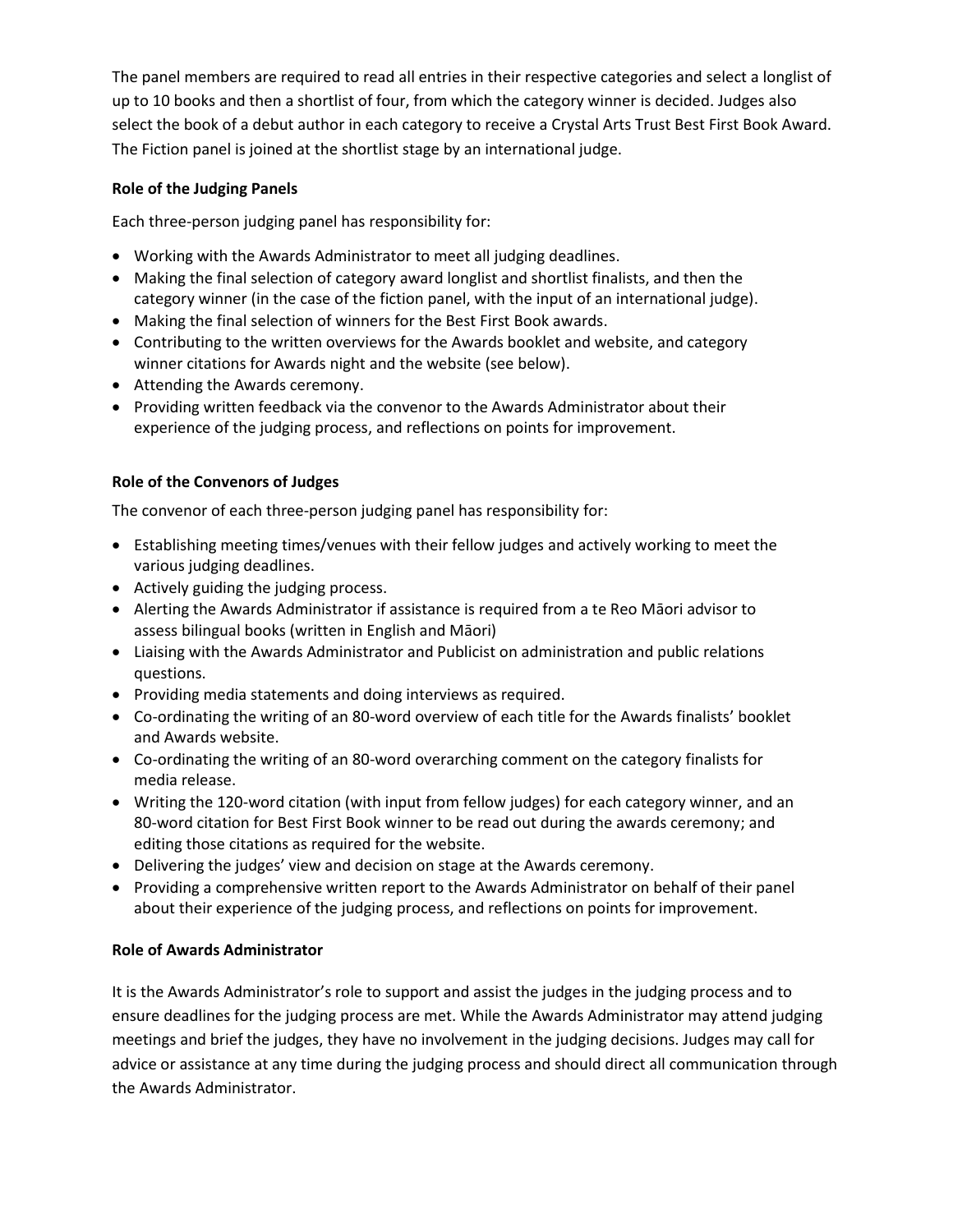#### **Judging Timeline / Commitment**

| 3 August 2022      | Entries open.                                                                                                                                                                           |
|--------------------|-----------------------------------------------------------------------------------------------------------------------------------------------------------------------------------------|
|                    | 2023 judges announced.                                                                                                                                                                  |
| Mid-September      | First tranche entries (books published 1 Jan - 31 Aug) sent to judges.                                                                                                                  |
|                    | Judges begin to confer within their panels.                                                                                                                                             |
| End-October        | Second tranche entries (books published 1 Sep - 31 Dec) sent to judges.                                                                                                                 |
| Nov-Dec-Jan        | Judges continue to confer, and meet in person or by Zoom (as agreed by each<br>panel and within budget provisions for maximum of one in-person meeting in<br>total) to decide longlist. |
| Mid-January 2023   | Deadline for judges to confidentially advise longlist decisions.                                                                                                                        |
| <b>End January</b> | Longlist publicly announced.                                                                                                                                                            |
|                    | Deadline for judges to confidentially advise shortlist decisions.                                                                                                                       |
| Early March        | 2022 shortlist publicly announced.                                                                                                                                                      |
| <b>End March</b>   | Deadline for judges to confidentially advise category winner decisions.                                                                                                                 |
| <b>Early April</b> | Deadline for judging panels' citations (for website).                                                                                                                                   |
| Mid-April          | Deadline for judging panels' opening remarks (to be read by convenor at Awards<br>ceremony).                                                                                            |
| Mid-May            | Judges to attend Awards event in Auckland.                                                                                                                                              |
| Late May           | Due date for confidential judges' reports on judging process.                                                                                                                           |

#### **Honoraria & Expenses**

Judges receive a full set of books submitted for their category with an honorarium payment of \$750, or in the case of panel convenors, \$1,000. Travel for attendance at meetings and the Awards ceremony, including accommodation for the night of the ceremony, will be arranged by the Awards Administrator and the costs will be borne by the Trust. Any other reasonable expenses incurred by the judges in connection with their task, such as postage or telephone calls, will be reimbursed.

#### **New Zealand Book Awards Trust Te Ohu Tiaki i Te Rau Hiringa**

The New Zealand Book Awards Trust Te Ohu Tiaki i Te Rau Hiringa represents the interests of the groups involved in the development of the Ockham New Zealand Book Awards, in addition to the New Zealand Book Awards for Children and Young Adults, and Phantom Billstickers National Poetry Day. The Trust has established the policy and direction for the Ockham New Zealand Book Awards, and is committed to ensuring a high public profile for the Awards and associated promotional activities.